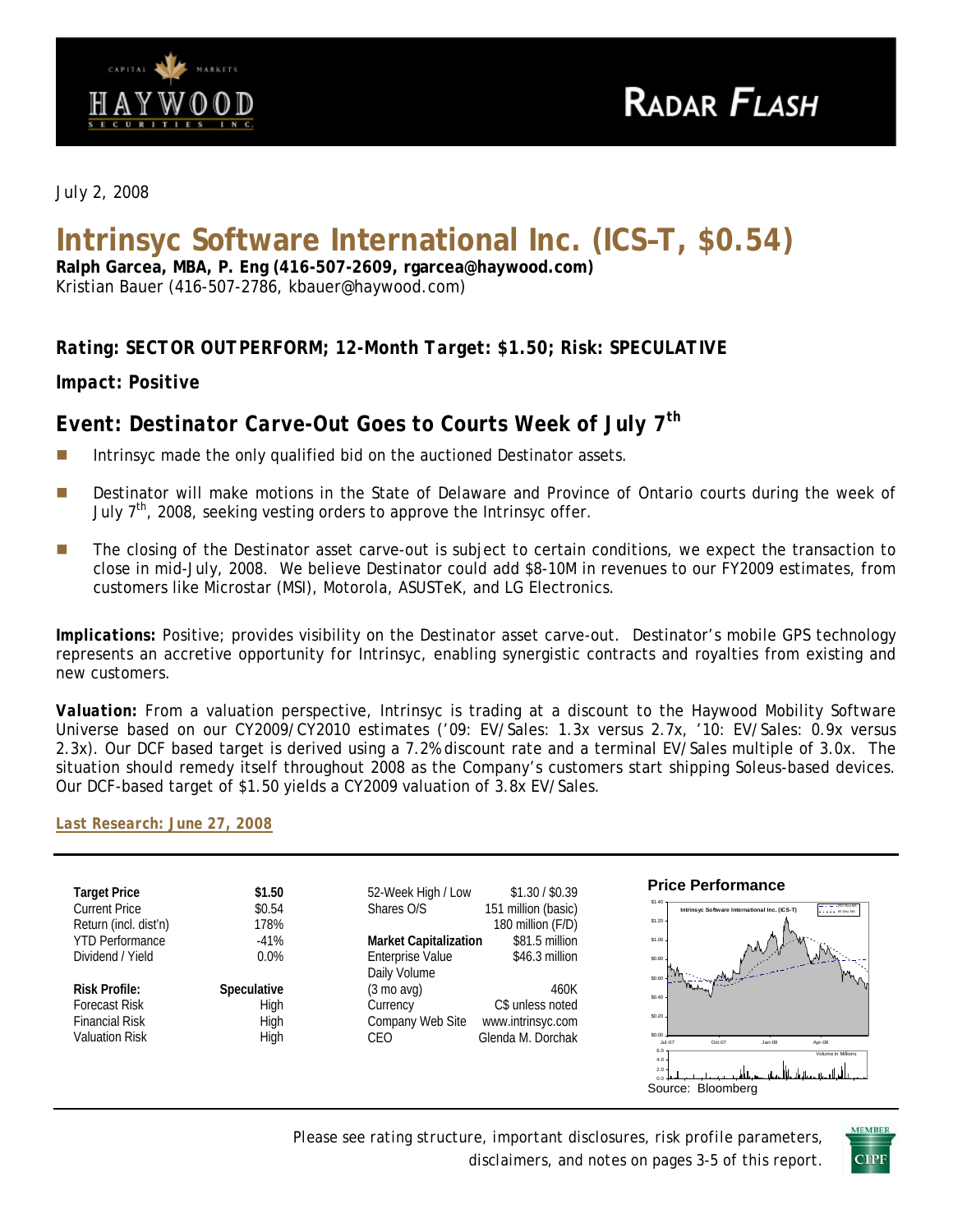

**Intrinsyc Software International Inc. Ticker Ticker ICS-T Price Capacity 180.54 Rating: Sector Outperform**<br> **ICS-T** Price **Software 180.0** Market Cap. (\$M): \$81 **Target: \$1.50 \$0.54 \$81 Shares O/S (M) Market Cap. (\$M): 180.0 Target: \$1.50 Alpha: Product delivery in Taiwan, China and EMEA will provide positive synergy and momentum to future licensing deals.**  Investment Highlights<br>Company Description - Intrinsyc is a leader in software and services that enable next-generation handheld and embedded products, including mobile handsets, smart phones \$1.40 .<br>eraed de 50 Day MA \$1.2 ...... 200 Day MA ≇ \$1.0 **Investment Brief** - The company's mobile software products, engineering services, and years of expertise help OEMs, service providers, and silicon providers deliver<br>compelling wireless products with faster time-to-market Tre \$0.80 m لمهممر \$0.60 \$0.40 s - Continued design wins, two have been announced so far, should drive royalty revs. \$0.20 **Risks** - Handset mftrs and OEMs decide not to go with Windows CE platform; slow shipments delay royalty stream.  $$0.0$ Jul-07 Aug-07 Sep-07 Oct-07 Nov-07 Dec-07 Feb-08 Mar-08 Apr-08 May-08 Jun-08 Jan-08 **Recent Financings**: Equity Offering May 2007 - 33.3M @ \$0.60 Past Equity Offering March 2006 - 24.2M @ \$0.90 6.0  $\equiv$ 4.0 tat. til  $\equiv$ ut d ਟਰੀਜ਼ ਰਾਜ 0.0 2.0 **Management:** Glenda Dorchak, Chairman & CEO; George Reznik, CFO; Randy Kath, CTO **Financial Forecasts Key Statistics Annual Quarterly** FY-end Dec-31 **2006A 2007A 2008E 2009E 2010E Q1/2008A Q2/2008E Q3/2008E Q4/2008E Q1/2009E Price / Target / Return** \$0.54 \$1.50 177.8% **Revenues** (\$mlns) **19.1 18.2 27.4 51.8 64.4 5.6 6.2 6.8 8.8 11.8 52wk Hi / Lo** \$1.30 \$0.39 Rev. Growth % -5% 50% 89% 24% 12% 9% 31% 33% **Shares O/S** (mlns) **Consensus Revenue Est. (\$mlns) 0.0 19.5 23.7 45.2 56.4 4.9 5.4 5.8 5.8 7.4 Basic / F.D. 150.9 180.0 3 months ago.** 19.5 - 19.5 - 23.6 - 49.0 59.7 | 4.8 - 5.4 5.4 5.4 6.1 8.4 | Float 149.9 | Float 149.9 | 149.9 | **EBITDA** (\$mlns) **(14.8) (16.6) (10.7) (2.9) 8.4 (3.7) (2.8) (3.1) (1.1) (1.3) Dividend Yield** 0.0% EBITDA Growth % -12% 36% 73% 390% 23% -8% 64% -20% **Short Interest / as % of Float** 0.0 0.0% **Consensus EBITDA Est.** (\$mlns) **- (14.2) (14.4) (3.9) 6.0 (3.6) (3.7) (3.7) (3.5) (2.7) Daily Volume** (3-Mth. Avg. mlns) 0.46 **3 months ago.** (14.2) - (0.3) (14.0) 9.9 (3.6) (3.7) (3.7) (3.5) (2.7) **Market Cap. / Enterprise Value** (mlns) 81.5 46.3 **EPS (FD)** (\$) **(0.24) (0.16) (0.09) (0.03) 0.06 (0.03) (0.02) (0.02) (0.01) (0.01) Cash / Debt** (mlns) 35.2 0.0 EPS Growth % 35% 45% 69% 331% 23% -6% 61% -19% **Net Cash / Share** \$0.23 **Consensus EPS Est.** (\$) **- (0.17) (0.04) (0.10) 0.04 (0.03) (0.03) (0.03) (0.02) (0.02) Tang. Book Value / Share** \$0.25 **3 months ago.** - (0.17) 0.00 0.06 (0.10) (0.02) (0.03) (0.03) (0.02) (0.01) **Company CEO / Website** Glenda M. Dorchak www.intrinsyc.com **CFPS (FD)** (\$) **125% 128 125% 128 125% 128% 129% 125% 13% 125% 13% 13% 126% 1) Camlin Asset Management Limited<br>CFPS Growth % 117% 117% 384% 73% 125% 73% 13% 1) Camlin Asset Management Limited 3.0% CFPS (FD)** (\$) **- - (0.08) 0.01 0.06 (0.04) (0.01) (0.02) (0.01) (0.01) Top Holders: Consensus CFPS Est. (\$)** - **(0.08) - (0.08) - 0.07 - (0.02)** (0.02) **- 1.2%** (0.02) **- 1.2% - 1.2% 3)** Guber & McBaine Capital Management, Ltd. 2.2% **- 1.2% 3)** Gruber & McBaine Capital Management, LtC 1.2% **3 months ago.** - (0.07) 0.02 0.08 (0.02) (0.03) - - - 3) Gruber & McBaine Capital Management, LLC \*All consensus numbers are from Capital IQ **Ownership:** Management Control (Proxy) 1.7 M 1.1% **Valuation Metrics 2006 2007 2008 2009 Analyst Ratings: Capital IQ** Potential Upside \*Source: CapitalIQ, Bloomberg **Est. EV/EBITDA - Target** NM NM **Median Target** \$1.25 131% **EV/EBITDA - Current** NM NM NM NM **Average Target** \$1.16 115% **Historical Valuation Parameters** 8.0x **Sector Outperform FWD EV/SALES - NTM**  Intrinsyc Software International Inc. Average of Comps 7.0 . . . . . . Est. EV/SALES - Target **Carry Community Community Community Community Community Community Community Community Community Community Community Community Community Community Community Community Community Community Community Co** <u>Current, 1-Year, 2-Year</u><br>
Current, 1-Year, 2-Year<br> **DCF Target # of Analysts** \$1.55 \$1.55 \$1.65 \$1.65 # of Analysts 6.0x **DCF Target** \$1.33 \$1.55 \$1.65 **# of Analysts** 5 5.0x **Comparables Stock Price Pot. EBITDA Margin EV/ EV/Sales P/E**  $4.0$ **Today Target Return 2008 2009 2010 2008 2009 2008 2009 2008 2009**  $\overline{3}$  $= -$ **Intrinsyc Software International Inc.** 0.54 1.50 178% 2.5x 1.3x 0.9x -39% -6% NM NM NM NM **Esmertec AG** 10.00 9.50 -5% 4.5x 3.5x 3.1x 9% 14% NM NM NM 24.8x  $2.0 x$ **Access Company, Ltd.** 204,000 381,667 87% 2.0x 1.7x 1.4x 6% 9% NM 46.8x NM 18.3x<br>**Dera Software ASA** 2.3.00 2.5.21 10% 5.0x 3.7x 2.9x 1.2% 1.8% NM 33.6x NM 20.7x **Opera Software ASA** 23.00 25.21 10% 5.0x 3.7x 2.9x 12% 18% NM 33.6x NM 20.7x 1.0x **BSQUARE Corp.** 4.83 NM NM NM NM NM NM NM NM NM NM NM 0.0x **The Micro Software Inc.** 5.63 13.79 145% 1.4x 1.2x 1.1x 16% 22% 8.9x 6.8x 8.9x 5.4x<br>**11.1x 1.1.0x 1.1.0x 7.3x** 1.4,100 27,000 91% 3.7x 3.1x 2.7x 3.4% 42% 15.8x 10.0x 11.0x 7.3x May08 Jul07 Aug07 Oct07 Nov07 Dec07 Jan08 Feb08 Mar08 Apr08 Jun08 Sep07 **Infraware Inc.** | 14,100 | 27,000 | 91% | 3.7x 3.1x 2.7x | 34% 42% | 15.8x 10.0x | 11.0x 7.3x **Acrodea Inc.** 254,000 425,000 67% NM 3.0x 2.4x NM 0% NM NM NM NM **Average 3.3x 2.7x 2.3x 16% 18% 12.3x 24.3x 10.0x 15.3x** All consensus numbers are from Capital IQ **Performance Para** torical Valuation Param<br>3-Yr Avg. **EPS EV/EBITDA P/CF EBITDA Growth Sales Growth Returns % Quarterly Revenue & EBITDA Margin 3-Yr Avg. NTM TTM 2008 2009 2008 2009 2008 2009 2008 2009 Last 3mth YTD Intrinsyc Software International Inc.** NM NM NM NM -36% -73% 45% 69% 50% 89% -32% -41% Revenue **EBITDA** Margin % 16 **Esmertec AG** NM NM NM 29.4x 196% 95% 92% 151% 24% 29% 24% -9% 14 **Access Company, Ltd.** 26.4x 27.2x 37.7x 30.4x -32% 71% 102% NM 4% 14% -41% -60% 0% 12 **Opera Software ASA** NM NM 49.9x 28.8x 229% 93% 232% 88% 45% 36% 46% 78% **BSQUARE Corp.** NM 1.1x NM NM NM NM NM NM NM NM 18% -29% -20% 10 **Smith Micro Software Inc.** 14.5x NM NM NM 120% 63% NM 29% 37% 20% -20% -34%  $\ddot{\varepsilon}$ 8 -40% **Infraware Inc.** 14.1x NM 12.2x 8.2x 64% 52% 64% 57% 41% 21% -8% -12% 6 -60% **Acrodea Inc.** 27.5x 22.3x | NM 14.1x | NM NM NM NM NM NM | -53% -26% 4 **Average 20.6x 16.9x 33.2x 22.2x 115% 75% 123% 81% 30% 24% -5% -13%** -80% ers are from Capital IQ 0 -100% Q4/05A CHA<br>C2/07<br>C2/08A<br>C2/08A Q4/08E Q3/09E Q4/09E  $\alpha$ 306.  $Q4/06$  $02/08$  $Q3/08$ Q1/09  $2009$  $Q1/06$  $02/06$ **Intrinsyc Software** nted Cash Flow. **2010 2011 2007 2008 2009** Modeled Units Shipped 1250,000 1250,000 1,250,000 1,250,000 1,250,000 1,250,000 1,250,000 1,250,000 11,250,000 **Revenue Breakdown by Business Segment** venue (\$) 19,705,794 27,377,081 51,763,756 64,441,606 74,262,315 Revenue growth 6% 39% 89% 24% 15% 60 EBITDA (\$) 15,058,481 (14,455,074) (10,703,351) (2,881,660) 8,353,426 Soleus EBITDA Margin **B** Service 50 -73% -39% -6% 13% 20% D Software Amortization (\$) 706,110 821,282 669,449 669,449 577,414 654,752 40 Hardware EBIT (\$) (15,276,356) (11,372,799) (3,459,074) 7,698,674 14,352,371 NOPAT [ EBIT \* (1 - effective tax rate) ] 14,352,371 ة<br>30 m (15,565,689) (11,417,792) (3,459,074) 7,698,674 Plus Amortization (\$) 821,282 669,449 577,414 654,752 706,110 20 Less Capital Expenditures (\$) (891,148) (575,046) (682,879) (828,220) (773,299) Capital Intensity 10 0 0 0 0 0 t Working Capital C 471,143 (659,396) (659,396) 3,429,236 (1,359,564) 3,429,236 (439,710) 0 minal Va 2009E 269,314,965 269,314,965 269,314,965 2005A  $8$  $\check{z}$  $\tilde{8}$  239,657,303 278,127,204 297,688,984 Equity Value DCF Valu 1.33 **1.55** 1.65 **1.65** Kristian Bauer (416-507-2786, kbauer@haywood.com) **Ralph Garcea, MBA, P.ENG (416-507-2609, rgarcea@haywood.com)** Source: Haywood Securities Inc., Company Reports, Target, Return and Forecasts are Consensus Based Using Capital IQ. Source: Haywood Securities Page 2 Ralph Garcea (rgarcea@haywood.com)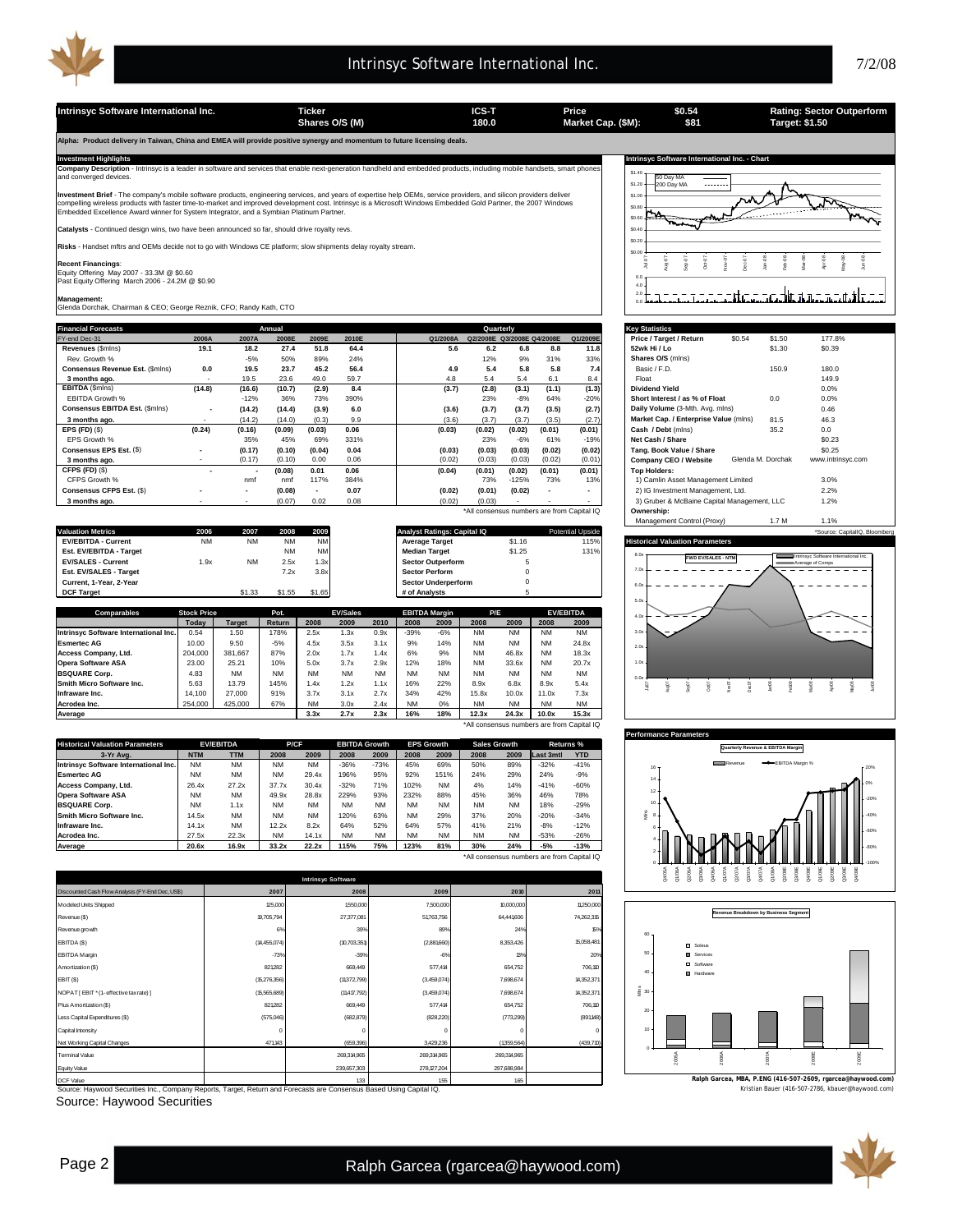

## **Distribution**

This report may only be distributed to non-institutional US clients in the following states: Delaware, Georgia, Hawaii, Iowa, Idaho, Indiana, Kansas, Louisiana, Maryland, Maine, Minnesota, New York, Oklahoma, Pennsylvania, South Carolina, South Dakota, Virgin Islands, Vermont and Washington.

## **Analyst Certification**

I, Ralph Garcea, hereby certify that the views expressed in this report (which includes the rating assigned to the issuer's shares as well as the analytical substance and tone of the report) accurately reflect my/our personal views about the subject securities and the issuer. No part of my/our compensation was, is, or will be directly or indirectly related to the specific recommendations.

## **Important Disclosures**

This report is prepared by Haywood Securities Inc. for use by Haywood Securities Inc., Haywood Securities (USA) Inc. and Haywood Securities (UK) Limited and their clients. Haywood Securities Inc. is a Canadian registered broker-dealer and a member of the Investment Industry Regulatory Organization of Canada, the Toronto Stock Exchange, the Toronto Venture Exchange and the Canadian Investor Protection Fund. Haywood Securities (USA) Inc. is a wholly owned subsidiary of Haywood Securities Inc., registered with the U.S. Securities and Exchange Commission, and is a member of FINRA and the Securities Investor Protection Corporation (SIPC).

Haywood Securities, Inc., and Haywood Securities (USA) Inc. do have officers in common however, none of those common officers affect or control the ratings given a specific issuer or which issuer will be the subject of Research coverage. In addition, the firm does maintain and enforce written policies and procedures reasonably designed to prevent influence on the activities of affiliated analysts.

Haywood analysts are salaried employees who may receive a performance bonus that may be derived, in part, from corporate finance income.

#### **Of the companies included in the report the following Important Disclosures apply:**

- The Analyst(s) preparing this report (or a member of the Analysts' households) have a financial interest in Intrinsyc Software (ICS-T).
- As of the end of the month immediately preceding this publication either Haywood Securities, Inc., its officers or directors beneficially owned 1% or more of Intrinsyc Software (ICS-T).
- Haywood Securities, Inc. or an Affiliate has managed or co-managed a public offering of securities for Intrinsyc Software (ICS-T) in the last 12 months.

Other material conflict of interest of the research analyst of which the research analyst or member knows or has reason to know at the time of publication or at the time of public appearance:

 $\bullet$   $n/a$ 

## **Rating Structure**

*Each company within analyst's universe, or group of companies covered, is assigned a rating to represent how the analyst feels the stock will perform in comparison with the other companies, in that specific sector, over the upcoming 12 month period.* 

**SECTOR OUTPERFORM** – Haywood's top rating category. The analyst believes that the security will outperform its sector. Furthermore, the shares are forecast to provide attractive returns measured against alternative investments when considering risk profiles. The rating carries a minimum total return threshold of 15% for equities and 12% for trusts. The rating applies to companies that have tangible underlying assets that give a measure of support to the market valuation. The rating category considers both the absolute and relative values in assigning the highest rating on the security.

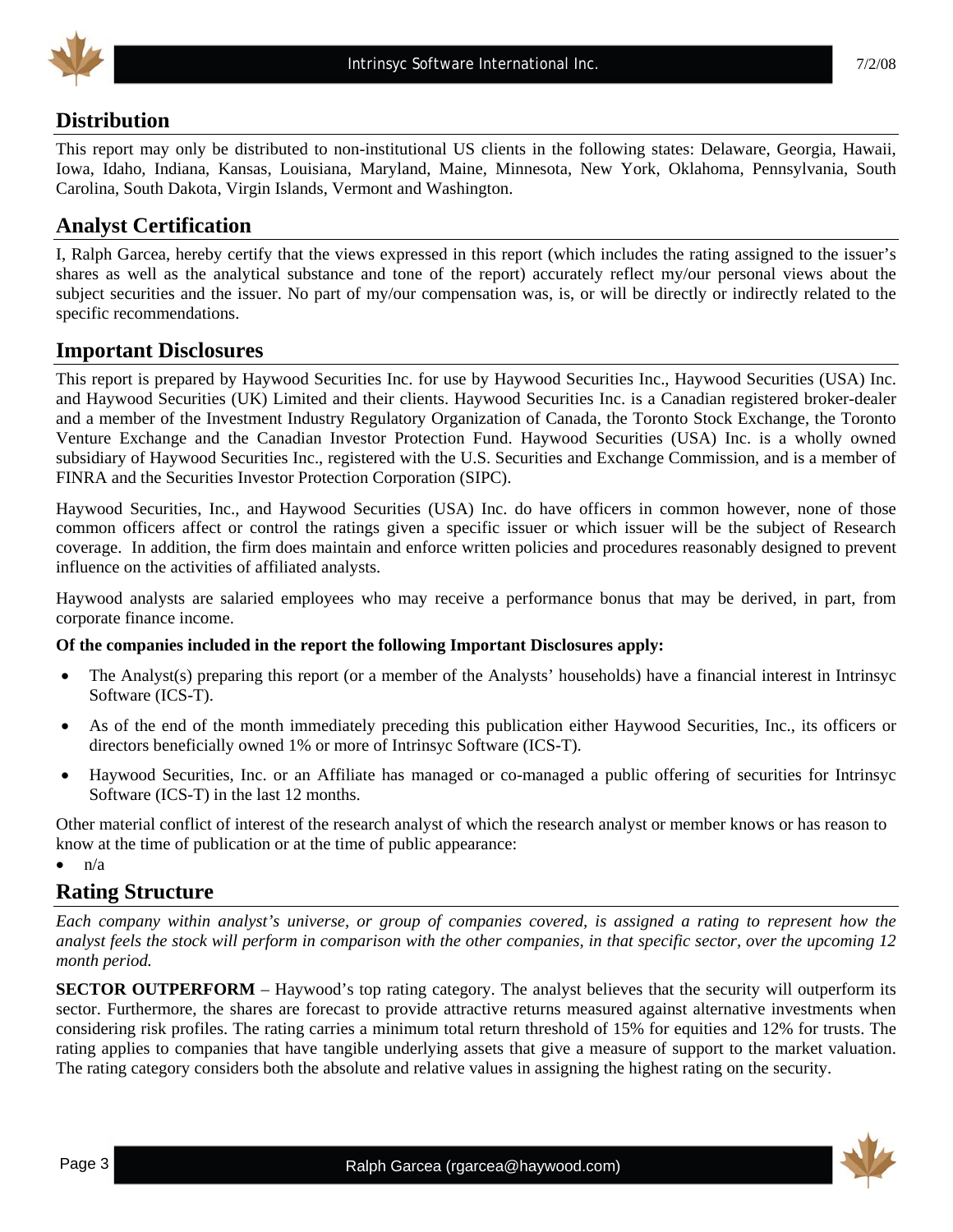

**SECTOR PERFORM** – The analyst believes that the security will trade with tight correlation to its underlying sector. Furthermore, the target price (together with any anticipated distributions) is at or above the market price, and forecast risk-adjusted returns are attractive relative to alternative investments.

**SECTOR UNDERPERFORM** – Investors are advised to sell the security or hold alternative securities within the sector. Stocks in this category are expected to underperform relative to their sector. The category also represents stocks with unattractive forecast returns relative to alternative investments.

*The above ratings are determined by the analyst at the time of publication. On occasion, total returns may fall outside of the ranges due to market price movements and/or short term volatility. At the discretion of Haywood's Management, these deviations may be permitted after careful consideration* 

## **Other Ratings**

**TENDER –** The analyst is recommending that investors tender to a specific offering for the company's stock.

**RESEARCH COMMENT** – An analyst comment about an issuer event that does not include a rating or recommendation.

**UNDER REVIEW –** Placing a stock Under Review does not revise the current rating or recommendation of the analyst. A stock will be placed Under Review when the relevant company has a significant material event with further information pending or to be announced. An analyst will place a stock Under Review while he/she awaits sufficient information to reevaluation the company's financial situation.

**COVERAGE DROPPED** – Haywood Securities will no longer cover the issuer. Haywood will provide notice to clients whenever coverage of an issuer is discontinued.

*\* Haywood's current rating structure (outlined above) does not correlate to the 3-tiered BUY, HOLD, SELL structure required by FINRA. Our ratings of Sector Outperform, Sector Perform and Sector Underperform most closely correspond to Buy, Hold/Neutral and Sell respectively however, as described above, our assigned ratings take into account the relevant sector.* 



*Haywood's focus is to search for undervalued companies which analysts believe may achieve attractive risk-adjusted returns. This research coverage on potentially undervalued companies may result in an outweighed percentage of companies rated as Sector Outperform. Management regularly reviews rating and targets in all sectors to ensure fairness and accuracy.* 

For further information on Haywood Securities' research dissemination policies, please visit: [http://www.haywood.com/research\\_dissemination.asp](http://www.haywood.com/research_dissemination.asp)

## **Risk Profile Parameters**

**SPECULATIVE:** – Investment for risk accounts only. Companies within this category carry greater financial and/or execution risk. All junior/venture companies that carry great financial and/or liquidity risk will be tagged "SPECULATIVE". A stock indicating a SPECULATIVE risk is determined from sector specific criteria outlined below listed below.